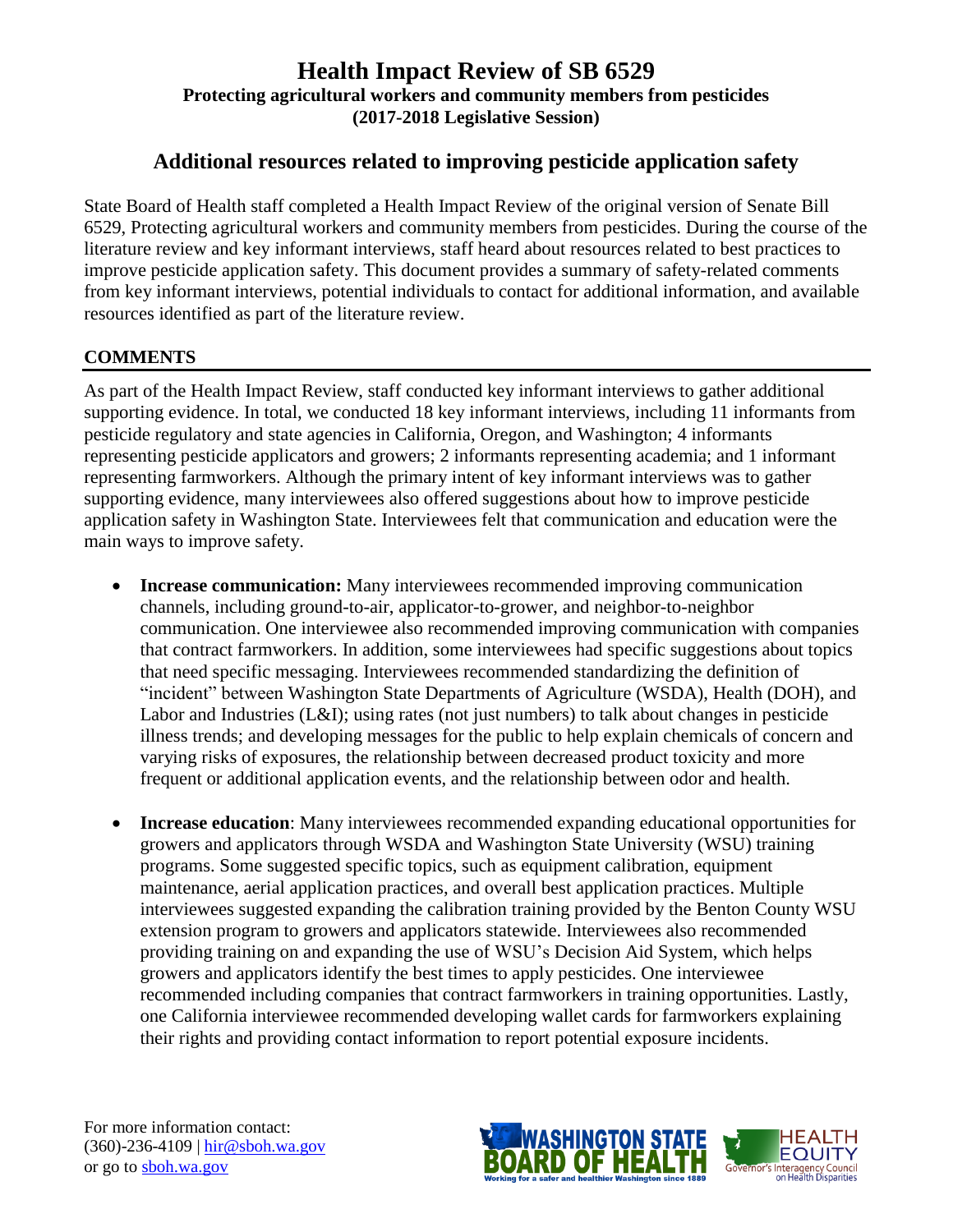- **Implement U.S. Environmental Protection Agency's Agricultural Worker Protection Standard (WPS) updates (2015):** Many interviewees felt that the updated WPS would help to improve application safety in Washington. WSDA implemented these standards in 2018 and L&I is in the rulemaking process for implementation in 2018.
- **Modernize equipment:** A few interviewees stated that old equipment may be responsible for some drift events. For example, one interviewee explained that, because older equipment was designed for use under different crop structures and agricultural practices, it has the potential to result in drift events. One interviewee felt that providing incentives or "cash-for-clunkers" programs could help growers and applicators modernize their equipment, improve application safety, and reduce drift events and exposure.

### **CONTACTS**

As part of key informant interviews, we asked interviewees who we should talk to about pesticide use reporting or application-specific notification systems. A few interviewees also mentioned individuals who would be able to provide information about pesticide application safety more generally, including:

**Carol Black,** Pesticide Education Specialist Washington State University Department of Entomology Urban IPM and Pesticide Safety Education Program [ramsay@wsu.edu](mailto:ramsay@wsu.edu) 509-335-9222

**Richard Fenske,** Professor and Associate Chair University of Washington, School of Public Health Department of Environmental and Occupational Health Sciences Director, Pacific Northwest Agricultural Safety and Health Center [rfenske@uw.edu](mailto:rfenske@uw.edu) 206-543-0916

**Gwen Hoheisel,** County Director Benton and Franklin Counties Washington State University, Extension [ghoheisel@wsu.edu](mailto:ghoheisel@wsu.edu) 509-735-3551

**Edward Kasner,** Senior Fellow University of Washington, School of Public Health Department of Environmental and Occupational Health Sciences Pacific Northwest Agricultural Safety and Health Center [ejkasner@uw.edu](mailto:ejkasner@uw.edu) 612-388-7918



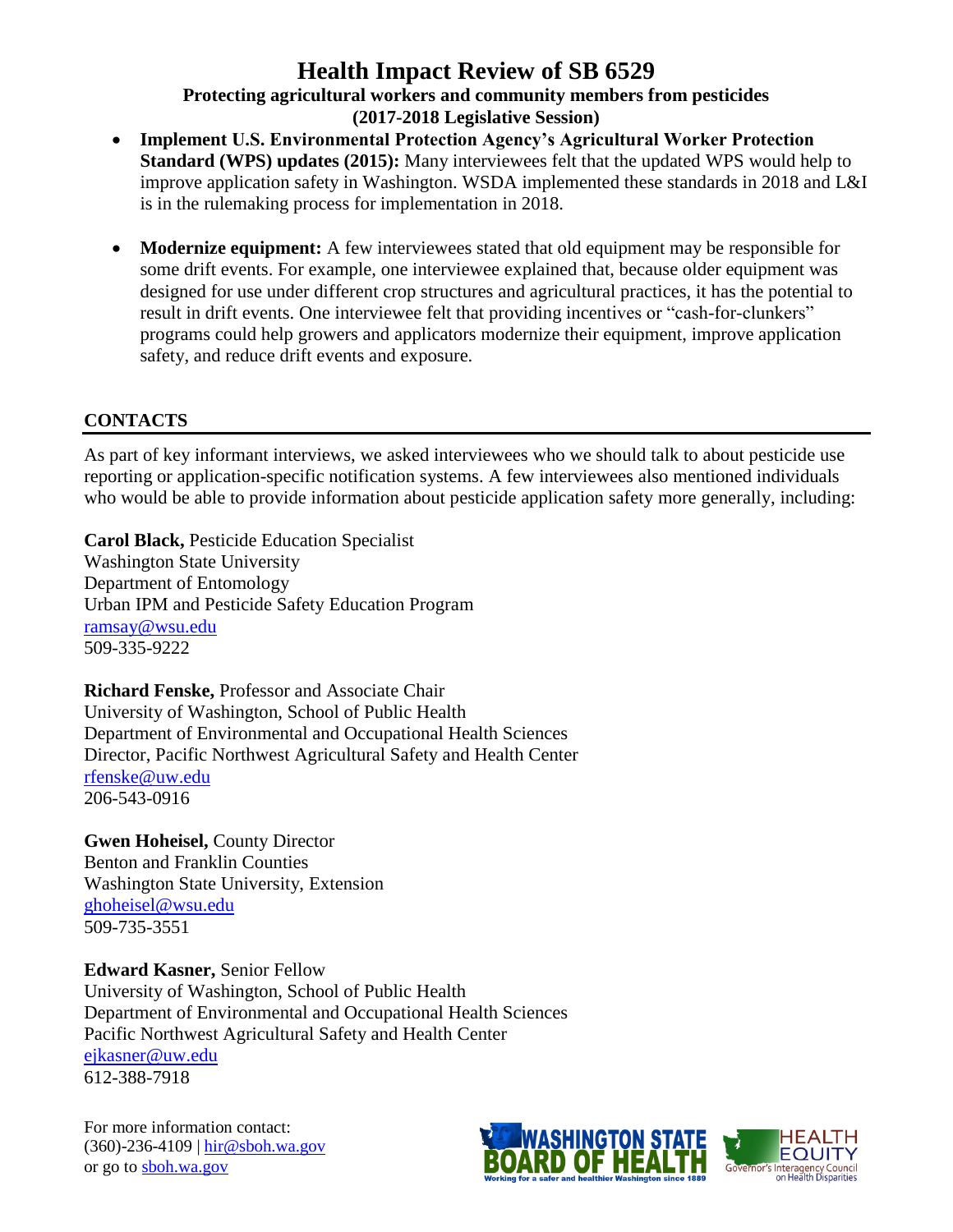#### **RESOURCES**

Below are resources identified through the literature review for the Health Impact Review of SB 6529 that addressed ways to improve pesticide application safety. Since staff were not specifically researching best practices or ways to improve pesticide application safety, this list provides only an example of available published research and should not be considered comprehensive.

*Asterisks (\*) denotes articles that were referenced in the full Health Impact Review.*

#### **Adusumilli Naveed, Wang Hua. Analysis of soil management and water conservation practices adoption among crop and pasture farmers in humid-south of the United States.** *International Soil and Water Conservation Research.* **2017;2018.\***

Authors use data from the 2016 Nutrient Management Survey, conducted by the Louisiana Master Farmer Program, to examine the factors affecting adoption of Best Management Practices (BMPs) to conservation. Explanatory variables analyzed include farmers' belief about the relationship between farming practices and water quality, type of farm operation, percent of land owned, number of acres farmed during the most recent cropping year, participation in federal programs, source of technical assistance (i.e., support from Louisiana State University AgCenter Research or Extension and/or Natural Resource Conservation Services), number of years in farming, annual gross farm revenue, education level, and age of the farmer. Analysis of the soil management practices equation found that farmers' attitudes concerning conservation, crop only farm, and previous enrollment in a federal conservation cost-share program have a positive and significant effect on the likelihood of BMP adoption. The analysis also found landowners were statistically significantly less likely to adopt conservation practices than those who farmed leased-land. Previous studies have shown mixed results as to whether land ownership has a positive, negative, or neutral influence on conservation practice adoption. Additionally, those who had been farming for less than 15 years were less likely to adopt BMPs. An analysis of water management practices found having crops only, previous enrollment in a conservation cost-share program, and higher educational attainment were positively and and significantly associated with likelihood of adopting conservation practices. Findings indicate that farmers' perceptions regarding practices and the suitability of the practice to current farming methods strongly influenced adoption. Authors recommend strengthening institutions to accelerate adoption among farmers renting land for farming and suggest that policymakers should consider the attributes and characteristics of farmers as they define their strategies for an effective conservation policy.

#### **Alarcon WA, Calvert G. M., Blondell J.M, et al. Acute Illnesses Associated with Pesticide Exposure at Schools. Journal of the American Medical Association. 2005; 294(4): 455-466.\***

Alarcon et. al. analyzed data related to pesticide-related illness at schools from three sources: National Institute for Occupational Safety and Health's Sentinel Event Notification System for Occupational Risk (SENSOR), California Department of Pesticide Regulation, and Association of Poison Control Center's Toxic Exposure Surveillance System (TESS). Authors determined incidence rates and severity of acute pesticide-related illness among 2,593 students, parents, and school staff at daycares, elementary and secondary schools between 1998 and 2002. They found that the incidence of acute pesticide-related illness among children increased significantly from 1998 to 2002, with an overall incidence rate of 7.4



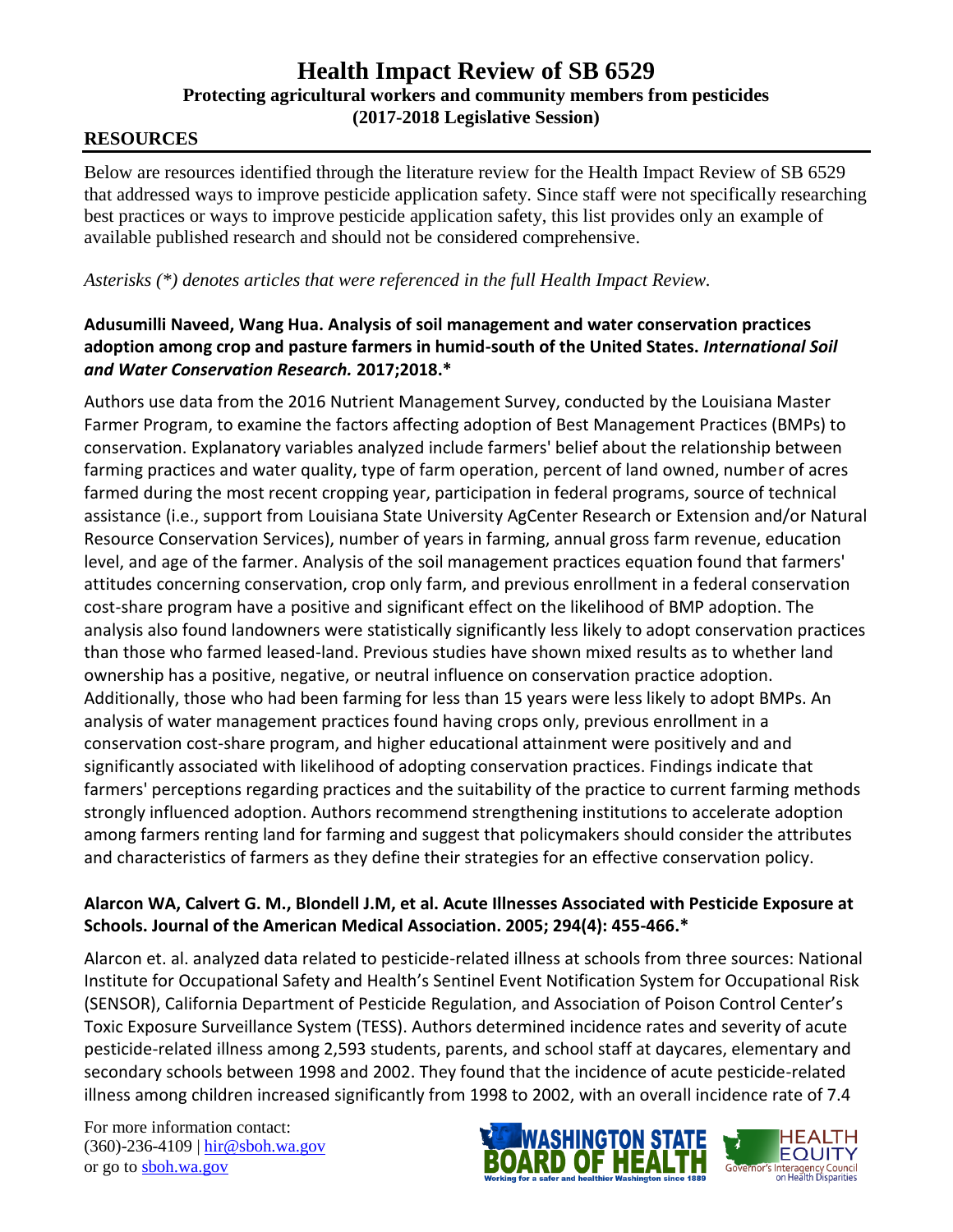cases per million children. However, the authors note that these databases likely underreport cases of pesticide illness in children. Most cases (89%) were of low severity, which included symptoms such as skin, eye, or upper respiratory tract irritation. Approximately 31% of cases were associated with pesticide drift from nearby agricultural land, and most of these cases resulted from insecticide and fumigant applications. A higher proportion of children were exposed from drift events as compared to adults (40% versus 25% respectively). The authors note that there are no federal requirements limiting pesticide exposures at schools, and that states with regulations addressing pesticide application on school property do not protect from drift. They offer five recommendations to reduce exposure to pesticide drift at schools: 1) Reduce or eliminate application methods that cause drift; 2) Shift application to times when students and staff are not on school property; 3) Ensure applicators comply with existing regulations related to pesticide application; 4) Require pesticides only be applied by trained applicators; and 5) Establish pesticide spray buffer zones around school.

### **Baumgart-Getz Adam, Prokopy Linda Stalker, Floress Kristin. Why farmers adopt best management practices in the United States: A meta-analysis of the adoption literature. Journal of Environmental Management. 2011;96(2012):17-25.\***

Baumgart-Getz et al. present a meta-analysis of 46 studies (a combination of published and unpublished) from 1982-2007 addressing the adoption of agricultural Best Management Practices (BMPs) in the United States. It summarized "the influence of 31 social factors assessed over 25 years of BMP adoption." The study provides a quantitative summary of available adoption literature and determines the effect size and confidence interval for those social factors of adoption commonly researched. Included studies met the following criteria: 1) focused on adoption of BMPs – rather than willingness to adopt or likeliness to adopt; 2) were conducted in the United States; and 3) had enough information to calculate an effect size. The review of 46 studies from 1982 to 2007 found that extension training (e.g., 1-day training events), information, local networks, and environmental awareness programs and knowledge had statistically significant positive influences on BMP adoption. While extension training (e.g., 1-day training efforts) has a positive influence on adoption of BMP [effect size = 0.0844; 95% Confidence Interval (CI):  $(0.0371-0.1318)$ ; p = 0.0016], the overall education category and formal education are insignificant. Meanwhile, both capital and information positively influenced adoption of BMP and were statistically significant [effect size = 0.1192; 95% CI: (0.0688- 0.1696); p<0.0001; and effect size = 0.186; 95% CI: (0.0529-0.3191); p=0.0088, respectively]. Additionally, "both agency and local networks have relatively large impacts (0.3178 and 0.334 respectively) and heterogeneity below 50%." While researchers found tenure to be a positive predictor of BMP adoption, they found that heterogeneity accounts for 90.8% of the variation in this variable and recommend future studies standardize how it is collected and interpreted. Authors found the farmers' attitudes towards risk, adoption payments, and perceived quality of a local ecosystem variables were insignificant. Finally, environmental awareness sub-categories program and knowledge were positive, significant predictors of adoption. "This suggests that rather than addressing how agriculture, in general, can degrade water bodies, efforts should focus on how the actions of individuals on their farm impact water quality (knowledge)." Researchers found that "having specific familiarity of program goals and efforts has the largest impact and is an important step preceding BMP adoption." Authors also suggest that effective BMP adoption efforts should "combine complementary social factors to increase their overall impact." For example, "using networks to implement extension



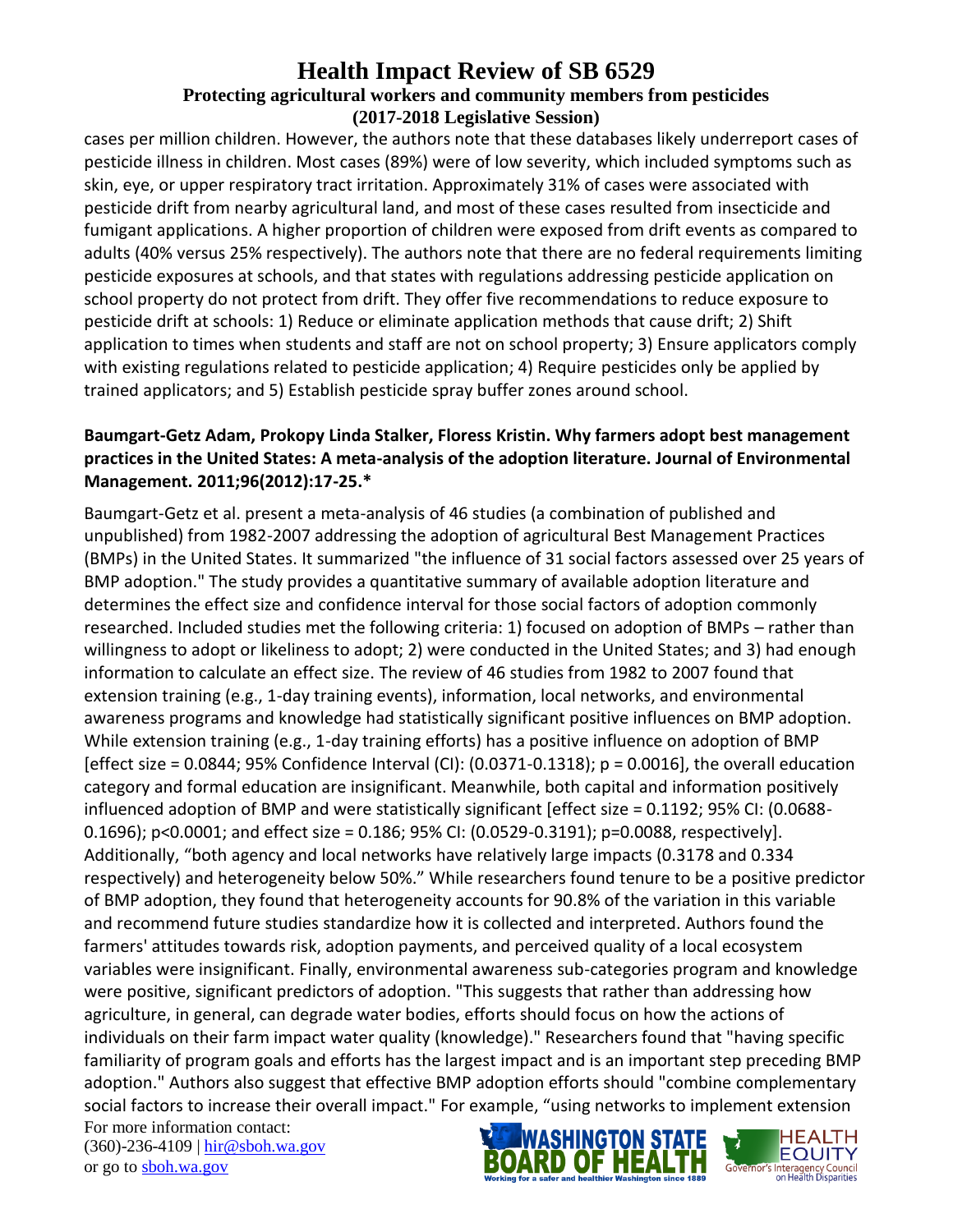efforts and disseminating information presents a logical way to combine and extend the reach of factors found to have a significant effect on BMP adoption." Overall, authors concluded that findings suggest policymakers can use a two-tiered approach to BMP adoption: tier-one would have an implementation focus, targeting growers most likely to adopt and tier-two would continue to increase individual capacity and awareness by using networks to inform other growers about the benefits to adoption.

### **Galvin Kit, Krenz Jen, Harrington Marcy, et al. Practical Solutions for Pesticide Safety: A Farm and Research Team Participatory Model. Journal of Agromedicine. 2016; 21(1): 113-122.\***

This article summarizes the participatory research model used to develop the "Practical Solutions for Pesticide Safety" guide, which contains 26 solutions and additional practical information tailored to the needs of farm managers and farmworkers. Project principles were: "(1) workplace chemicals belong in the workplace, and (2) pesticide handlers and farm managers are experts, with direct knowledge of production practices." The Expert Working Group (EWG) met two to four times a year for five years and included managers and handlers, English and Spanish speakers, and representatives from small and large operations. Additionally, per the EWG's suggestion, 26 farms (79% response rate) agreed to host a site visit during which they shared pesticide handling and safety measures with the research team. Practical solutions were identified and evaluated based on five criteria: practicality, adaptability, health and safety, novelty, and regulatory compliance. A Regional Advisory Committee (RAC) was formed to review the format and content of the guide for the target audience of farm owners and managers, and "production of the final guide benefited from mulitple reviews and edits in each language." The guide is available online in Spanish and English and has been disseminated at industry trade conferences, education sessions, and through a Pacfic Northwest-based worker's compensation company.

### **Galvin, K., J. Krenz, P. Palmandez, M. Harrington. Practical Solutions for Pesticide Safety: Protecting Agricultural Pesticide Handlers. Pacific Northwest Agricultural Safety and Health Center, University of Washington; 2012.**

The University of Washington's Pacific Northwest Agricultural Safety and Health Center collaborated with Washington State Department of Agriculture, growers, managers, handlers, pesticide safety educators, and pest control consultants to develop the "Practical Solutions for Pesticide Safety" guide. It is available online in English and Spanish, and contains 26 solutions and additional practical information to protect pesticide handlers and their families from exposure to pesticides. The editors note, "most solutions originate from farms that use airblast sprayers for applying agricultural chemicals…they were selected to be practical and to protect those most at risk- pestcide handlers and their families." The guide is available at: http://deohs.washington.edu/pnash/practical solutions.

#### **Reimer A. P., Prokopy L. S. Environmental attitudes and drift reduction behavior among commercial pesticide applicators in a U.S. agricultural landscape. J Environ Manage. 2012;113:361-369.\***

Reimer et. al. note that the adoption of drift-reducing practices among commercial applicators remains variable. They explain, "rather than pursue additional regulation, states have attempted to use

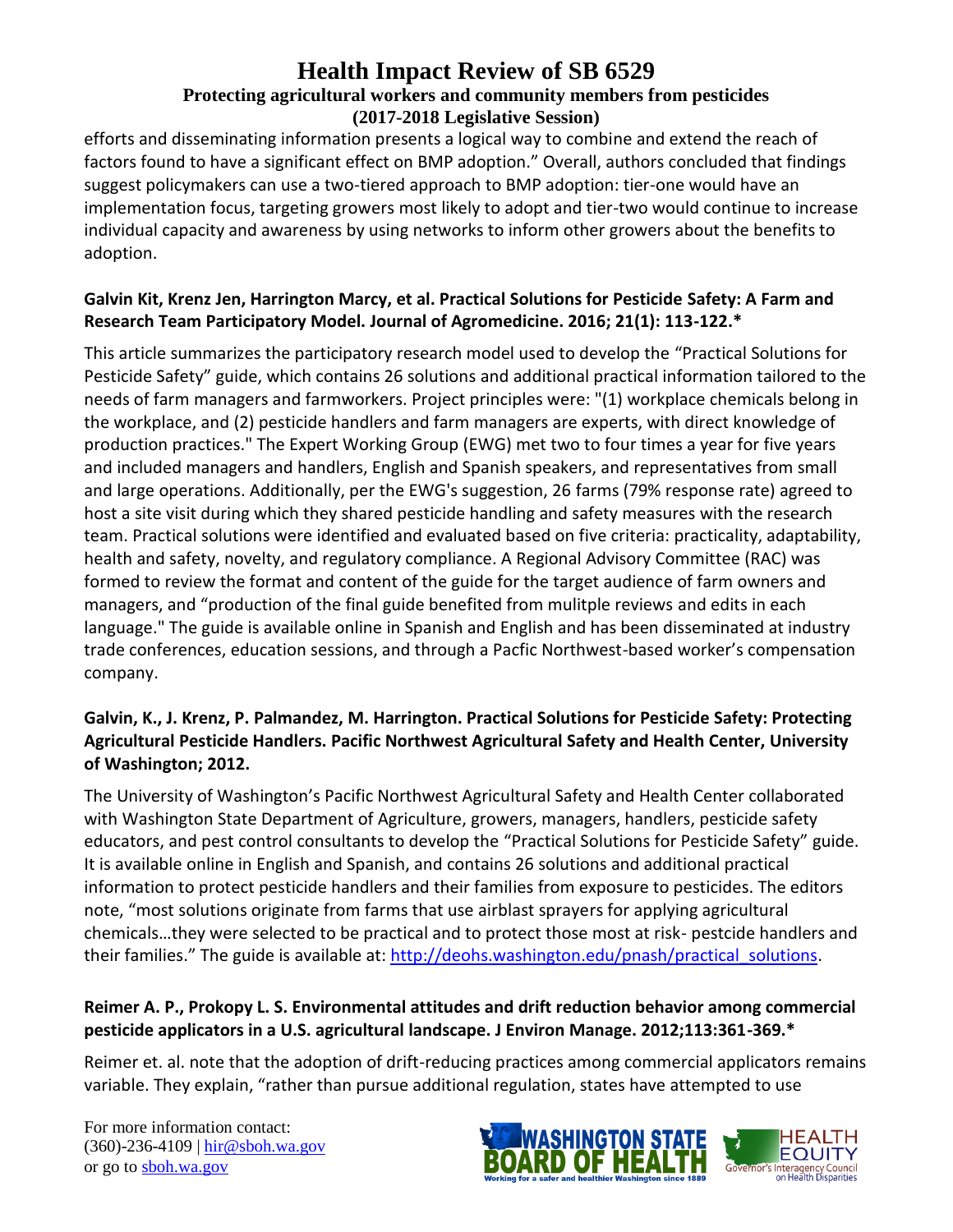widespread education and training campaigns to curtail pesticide drift. Despite the proliferation of training and education efforts, pesticide drift continues to be an environmental and health concern and result in conflicts between applicators and neighbors." The authors surveyed commercial pesticide applicators in Indiana to further understand environmental attitudes, awareness, and concern for pesticide drift, and current adoption of best practices to reduce drift. Approximately 541 (61.5%) commercial applicators in Indiana completed the survey. Overall, they found that applicators had positive environmental attitudes, but low concern for pesticide drift. They found high adoption for equipment modifications to reduce pesticide drift, including regular inspection of equipment, increased droplet size, lowered spray boom heights, and use of low-drift spray nozzles. Applicators stated that adoption of best practices was related to operational benefits, such as satisfying customer needs, complying with regulations, and increasing effectiveness of applications (i.e. reducing drift ensures more pesticide reaches the intended crop). Overall, the authors concluded that "applicators were motivated to adopt drift-reduction practices by the desire to be a good neighbor and a desire to be a good land steward."

#### **Tao, H., T.F. Morris, B.E. Bravo-Ureta, R. Meinert. 2014. Factors Affecting Manure Applications as Directed by Nutrient Management Plans at Four Connecticut Dairy Farms. Journal of Agronomy, Soils & Environmental Quality. 2014; 104(4): 1420-1426.**

Tao et al. evaluated factors that contributed to four Connecticut dairy farms voluntarily developing nutrient management plans (NMPs). NMPs are seen as a best management practice to balance the use of manure application on agricultural land in a way that minimizes ground and surface water pollution. Implementing NMPs requires farmers to make strategic, tactical, and operational changes to their management practices. Tao et al. found that a number of factors significantly influenced whether a grower implemented NMPs, including: the distance between fields and manure storage lagoons, field ownership, field size, baseline soil nutrient levels, recommended rates for manure application, fertilizer application practices, and crops grown. They found that the distance from fields to manure storage lagoons was the most important predictor of a farmer's decision whether to follow NMPs when applying manure to fields. They found that as the distance between the fields and lagoons increased, the likelihood of applying excess manure decreased. The authors suggest this is due to transportation costs of hauling manure and the type of hauling equipment used. Farmers using tanker trucks to haul manure were more likely to follow NMPs recommendations than farmers using tractors to haul manure. The authors suggest that offering incentives to farmers to purchase tanker trucks may also help more farmers adopt NMPs. Overall, Tao et al. concluded that decisions to adopt best management practices are complex and that, "the complexity of nutrient management on farms…makes it difficult to know what public policies would motivate farmers to better manage manure to minimize environmental degradation."

### **U.S. Environmental Protection Agency. 2015. Agricultural Worker Protection Standard (WPS). Available at: [https://www.epa.gov/pesticide-worker-safety/agricultural-worker-protection](https://www.epa.gov/pesticide-worker-safety/agricultural-worker-protection-standard-wps)[standard-wps.](https://www.epa.gov/pesticide-worker-safety/agricultural-worker-protection-standard-wps)**

The U.S. Environmental Protection Agency revised the Worker Protection Standard (WPS) guidance in 2015, and the new updates went into effect in 2017. The intent of WPS is to reduce "the risk of